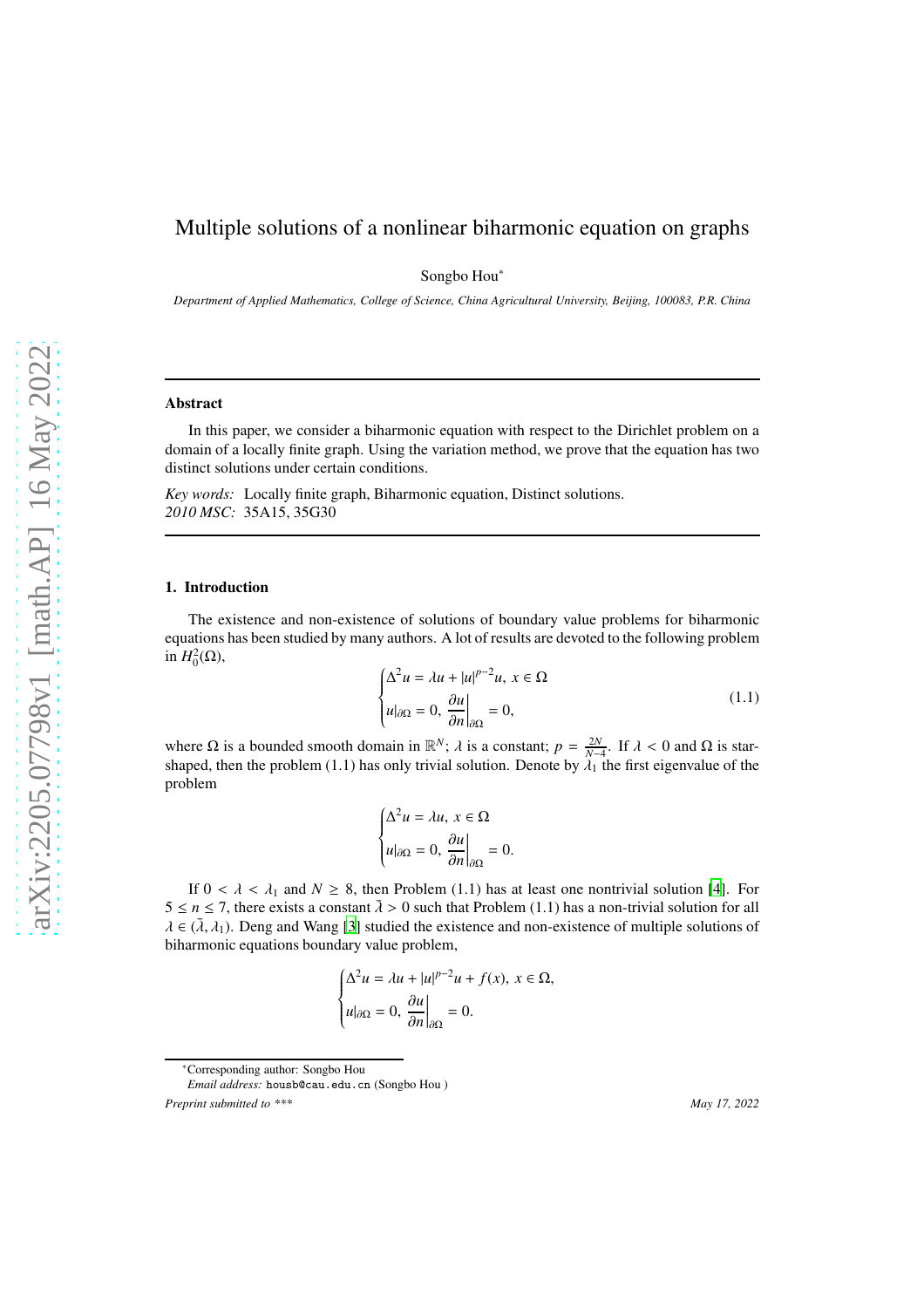We refer the reader to [\[1,](#page-6-2) [2,](#page-6-3) [13,](#page-6-4) [14\]](#page-6-5) for more related results.

In this paper,we will study the similar problem on a graph. A discrete graph is denoted by  $G = (V, E)$ , where *V* is the vertex set and *E* is the edge set. We say that *G* is locally finite if for any  $x \in V$ , there are only finite  $y \in V$  such that  $xy \in E$ . A graph is called connected if for any  $x, y \in V$ , they can be connected via finite edges. Throughout this paper, we assume that *G* is locally finite and connected. Let  $\omega_{xy}$  be the weight of an edge  $xy \in E$  such that  $\omega_{xy} > 0$  and  $\omega_{xy} = \omega_{yx}$ . We use a positive function  $\mu : V \to \mathbb{R}^+$  to define a measure on *G*. For a bounded domain  $\Omega \subset V$ , the boundary of  $\Omega$  is defined as

$$
\partial\Omega := \{ y \notin \Omega : \exists x \in \Omega \text{ such that } xy \in E \}.
$$

We introduce some notations about the partial differential equations on a graph. The  $\mu$ - Laplacian of a function  $u: V \to \mathbb{R}$  is defined by

$$
\Delta u(x) := \frac{1}{\mu(x)} \sum_{y \sim x} \omega_{xy}(u(y) - u(x)),
$$

where *y* ∼ *x* stands for *xy* ∈ *E*. For any two functions *u* and *v* on the graph, the gradient form is defined by

$$
\Gamma(u, v) = \frac{1}{2\mu(x)} \sum_{y \sim x} \omega_{xy}(u(y) - u(x)(v(y) - v(x))).
$$

If  $u = v$ , we write  $\Gamma(u) = \Gamma(u, u)$ , which is used to define the length of the gradient for *u* 

$$
|\nabla u|(x) = \sqrt{\Gamma(u)(x)} = \left(\frac{1}{2\mu(x)}\sum_{y \sim x} \omega_{xy}(u(y) - u(x))^2\right)^{1/2}.
$$

For a function *u* over *V*, the integral is defined by

$$
\int_V u d\mu = \sum_{x \in V} \mu(x) u(x).
$$

Recently, Grigor'yan, Lin and Yang [\[6](#page-6-6), [7](#page-6-7)] applied the mountain-pass theorem to establish existence results for some nonlinear equations. Zhang and Zhao [\[15\]](#page-6-8) studied the convergence of ground state solutions for nonlinear Schrödinger equations via the Nehari method on graphs. Using the similar method, Han, Shao and Zhao [\[9](#page-6-9)] studied existence and convergence of solutions for nonlinear biharmonic equations on graphs. One may refer to [\[10\]](#page-6-10) for the results about the heat equation and refer to [\[5,](#page-6-11) [8,](#page-6-12) [11](#page-6-13)] for the results about the Kazdan-Warner equation on a graph.

In this paper, we consider the following equation

<span id="page-1-1"></span>
$$
\begin{cases} \Delta^2 u = \lambda u + |u|^{p-2} u + \epsilon f, & \text{in } \Omega, \\ u = 0, & \text{on } \partial \Omega, \end{cases}
$$
 (1.2)

where  $\Omega$  is a bounded domain of *V*;  $\lambda$ , *p* and  $\epsilon$  are positive constants,  $p > 2$ ; *f* is a given function on *V*.

Let  $W^{2,2}(\Omega)$  be the space of functions  $u: V \to \mathbb{R}$  under the norm

<span id="page-1-0"></span>
$$
||u||_{W^{2,2}(\Omega)} = \left(\int_{\Omega \cup \partial \Omega} (|\Delta u|^2 + |\nabla u|^2) d\mu + \int_{\Omega} u^2 d\mu\right)^{\frac{1}{2}}.
$$
 (1.3)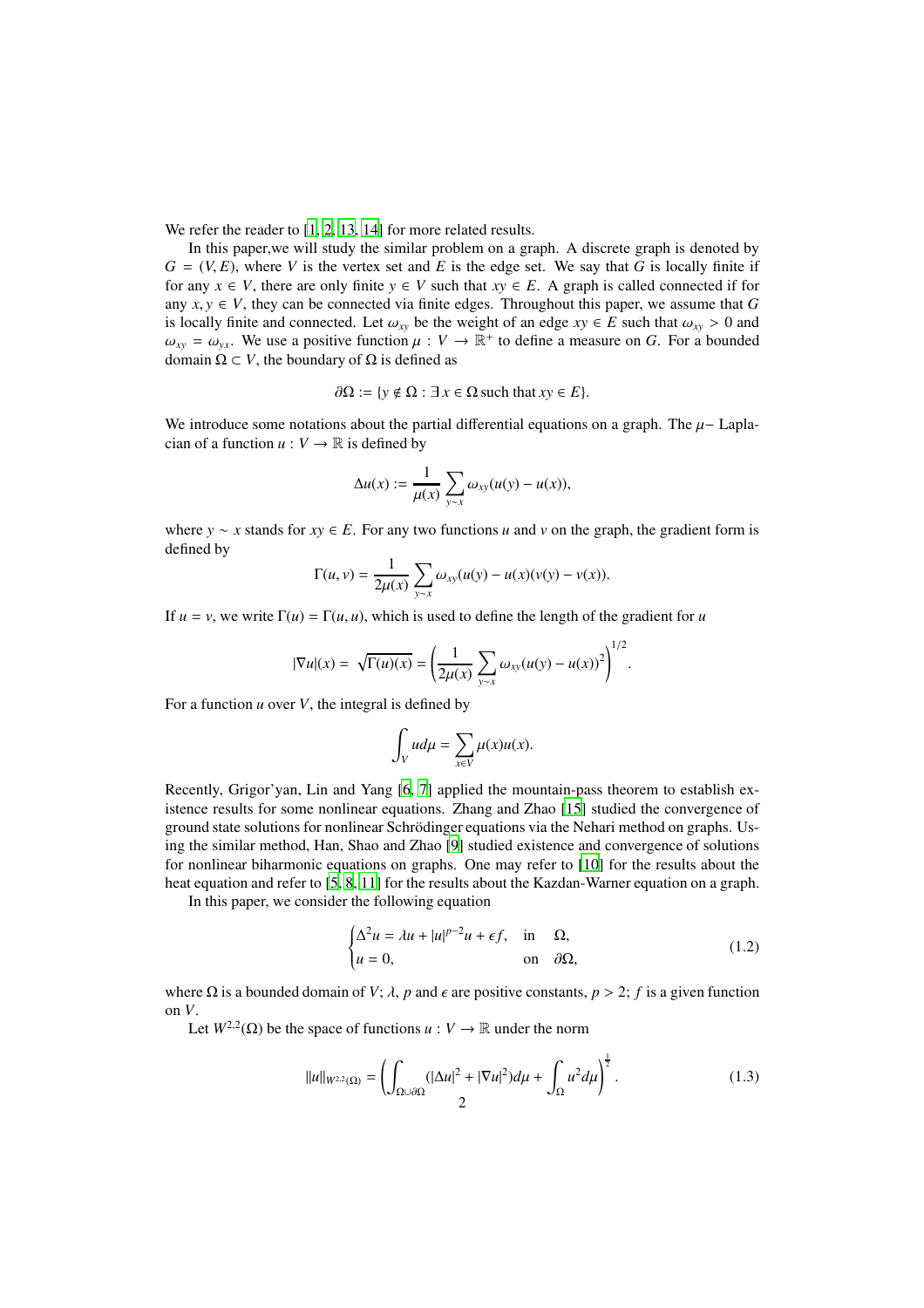Let  $H(\Omega) = W^{2,2}(\Omega) \cap W_0^{1,2}(\Omega)$ , where  $W_0^{1,2}(\Omega)$  is the completion of  $C_c(\Omega)$  under the norm

$$
||u||_{W_0^{1,2}(\Omega)} = \left(\int_{\Omega \cup \partial \Omega} |\nabla u|^2 d\mu + \int_{\Omega} u^2 d\mu\right)^{\frac{1}{2}}.
$$

Define

$$
||u||_H = \left(\int_{\Omega \cup \partial \Omega} |\Delta u|^2 d\mu\right)^{\frac{1}{2}}
$$

for any  $u \in H$ . It is easy to see that  $|| \cdot ||_H$  is a norm on *H*. Noting that the dimension of  $W^{2,2}(\Omega)$ is finite, we have that  $||u||_H = \left(\int_{\Omega \cup \partial \Omega} |\Delta u|^2 d\mu\right)^{\frac{1}{2}}$  is a norm equivalent to [\(1.3\)](#page-1-0) on *H*( $\Omega$ ). Lemma 2.6 in [\[9\]](#page-6-9) implies that  $H(\Omega)$  is embedded in  $L^q(\Omega)$  for all  $1 \leq q < +\infty$  and there is a constant depending only on *q* and  $\Omega$  such that

$$
\left(\int_{\Omega} |u|^q d\mu\right)^{1/q} \le C \left(\int_{\Omega \cup \partial \Omega} |\Delta u|^2 d\mu\right)^{\frac{1}{2}}.
$$
\n(1.4)

**Definition 1.1.** *For a u*  $\in$  *H*, *if for any*  $\varphi \in C_c(\Omega)$ *, there holds that* 

$$
\int_{\Omega \cup \partial \Omega} \Delta u \Delta \varphi d\mu = \lambda \int_{\Omega} u \varphi d\mu + \int_{\Omega} |u|^{p-2} u \varphi d\mu + \epsilon \int_{\Omega} f \varphi d\mu,
$$

*then u is called a weak solution of [\(1.2\)](#page-1-1).*

Define

$$
J_{\epsilon}(u) = \frac{1}{2} \int_{\Omega \cup \partial \Omega} |\Delta u|^2 d\mu - \frac{1}{2} \int_{\Omega} \lambda u^2 d\mu - \frac{1}{p} \int_{\Omega} |u|^p d\mu - \epsilon \int_{\Omega} f(x) u d\mu,
$$

which will be used in the later variation procedure. Define

$$
\lambda_1(\Omega)=\inf_{u\neq 0, u|_{\partial\Omega}=0}\frac{\int_{\Omega\cup\partial\Omega}|\Delta u|^2d\mu}{\int_{\Omega}u^2d\mu}.
$$

Using the variation method similar to that in [\[6,](#page-6-6) [7\]](#page-6-7), we prove the following theorem.

**Theorem 1.1.** *Let*  $G = (V, E)$  *be a locally finite graph. Suppose that*  $0 < \lambda < \lambda_1(\Omega)$ ,  $f \in H'(\Omega)$ where  $H'$  is the dual space of  $H.$  Then there exists  $\epsilon_{\rm l} > 0$  such that [\(1.2\)](#page-1-1) has two distinct solutions *if*  $0 < \epsilon < \epsilon_1$ *.* 

# 2. Proof of the main results

**Lemma 2.1.** *There exist positive constants*  $r_{\epsilon}$  *and*  $\delta_{\epsilon}$  *such that*  $J_{\epsilon} \geq \delta_{\epsilon}$  *for all*  $u \in H$  *with*  $r_{\epsilon} \le ||u||_H \le 2r_{\epsilon}$  *if*  $0 < \epsilon < \epsilon_1$  *for a sufficiently small*  $\epsilon_1$ *.* 

<span id="page-2-0"></span>*Proof.*

$$
J_{\epsilon}(u) \ge \frac{1}{2} ||u||_{H}^{2} - \frac{\lambda}{2} \int_{\Omega} |u|^{2} d\mu - \frac{C}{p} ||u||_{H}^{p} - \epsilon ||f||_{H'} ||u||_{H}
$$
  
\n
$$
\ge \frac{\tau}{2} ||u||_{H}^{2} - \frac{C}{p} ||u||_{H}^{p} - \epsilon ||f||_{H'} ||u||_{H}
$$
  
\n
$$
\ge ||u||_{H} \left(\frac{\tau}{2} ||u||_{H} - \frac{C}{2} ||u||^{p-1} - \epsilon ||f||_{H'}\right),
$$
\n(2.1)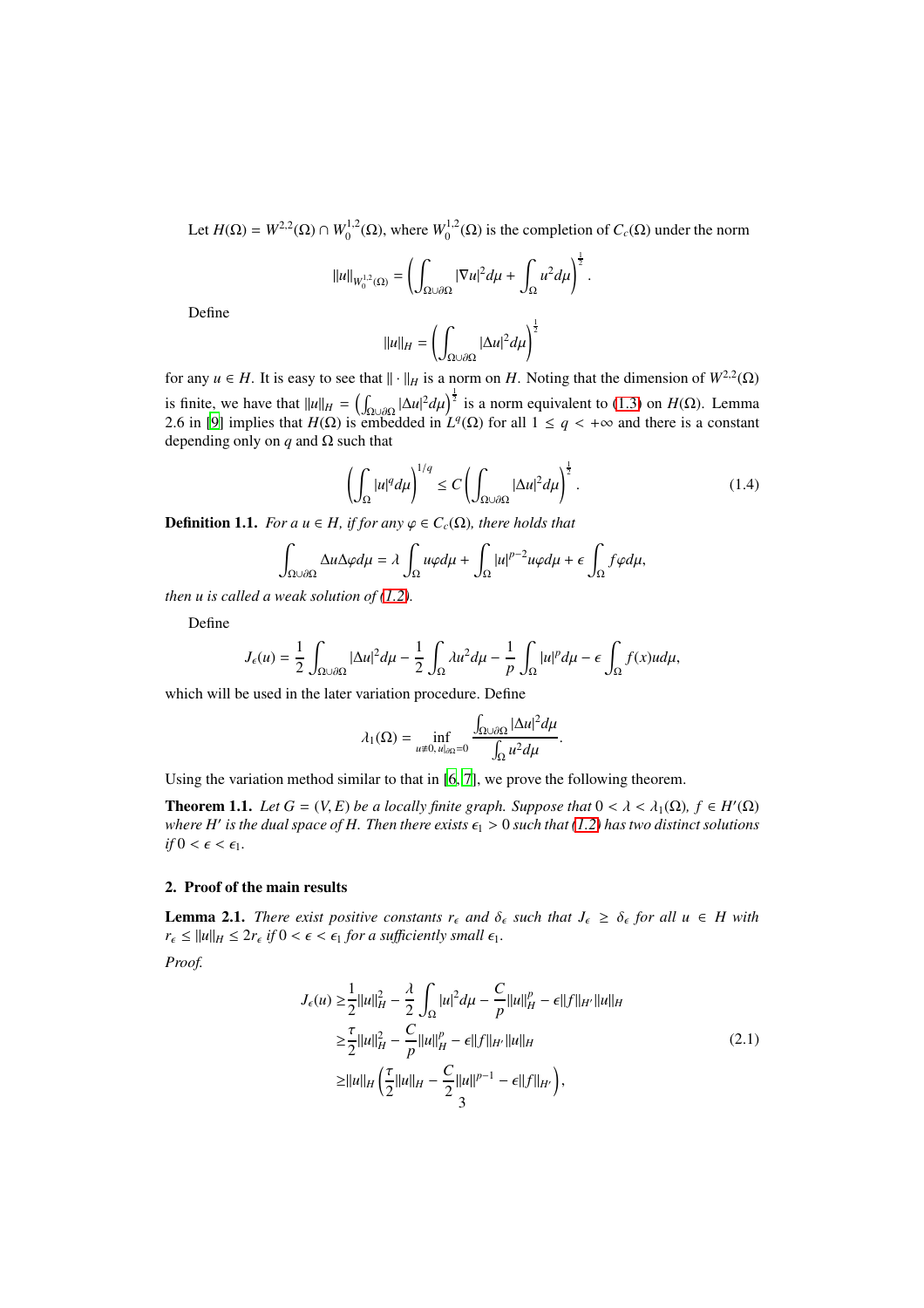where  $\tau = \frac{\lambda_1(\Omega) - \lambda}{\lambda_1(\Omega)}$ . Take  $r_{\epsilon} = \sqrt{\epsilon}$ . Since

$$
\lim_{\epsilon \to 0^+} \frac{\frac{\tau}{2} \sqrt{\epsilon} - 2^{p-2} C \epsilon^{(p-1)/2} - \epsilon ||f||_{H'}}{\frac{\tau}{2} \sqrt{\epsilon}} = 1,
$$

there exists some  $\epsilon_1$  such that

$$
\frac{\tau}{2}\sqrt{\epsilon}-2^{p-2}C\epsilon^{(p-1)/2}-\epsilon||f||_{H'}\geq \frac{\tau}{4}\sqrt{\epsilon}
$$

if  $0 < \epsilon < \epsilon_1$ .

Setting  $\delta_{\epsilon} = \frac{\tau \epsilon}{4}$ , we obtain  $J_{\epsilon}(u) \ge \delta_{\epsilon}$  if  $0 < \epsilon < \epsilon_1$ .

**Lemma 2.2.** *For any c* ∈ ℝ, *J*<sub> $ε$ </sub> *satisfies the* (*PS*)*<sub>c</sub> condition. If* (*u*<sub>*k*</sub>) ⊂ *H is a sequence such that*  $J_{\epsilon}(u_k) \to c$  and  $J'_{\epsilon}(u_k) \to 0$ , then up to a subsequence,  $u_k$  converges to some u in H.

*Proof.* If  $J_{\epsilon}(u_k) \to c$  and  $J'_{\epsilon}(u_k) \to 0$ , then we have

<span id="page-3-0"></span>
$$
\frac{1}{2} \int_{\Omega \cup \partial \Omega} |\Delta u_k|^2 d\mu - \frac{1}{2} \int_{\Omega} \lambda u_k^2 d\mu - \frac{1}{p} \int_{\Omega} |u_k|^p d\mu - \epsilon \int_{\Omega} f(x) u_k d\mu = c + o_k(1), \tag{2.2}
$$

<span id="page-3-1"></span>
$$
\left| \int_{\Omega \cup \partial \Omega} |\Delta u_k|^2 d\mu - \int_{\Omega} \lambda u_k^2 d\mu - \int_{\Omega} |u_k|^p d\mu - \epsilon \int_{\Omega} f(x) u_k d\mu \right| = o_k(1) ||u_k||_H,
$$
 (2.3)

where  $o_k(1) \rightarrow 0$  as  $k \rightarrow +\infty$ .

From  $(2.2)$  and  $(2.3)$ , we have

$$
\left(\frac{1}{2} - \frac{1}{p}\right) \int_{\Omega} |u_k|^p d\mu = c + \frac{\epsilon}{2} \int_{\Omega} fu_k d\mu + o_k(1) ||u_k||_H + o_k(1). \tag{2.4}
$$

Hence

$$
\tau ||u_{k}||_{H}^{2} \leq \int_{\Omega \cup \partial \Omega} |\Delta u_{k}|^{2} d\mu - \int_{\Omega} \lambda u_{k}^{2} d\mu
$$
  
\n
$$
\leq \frac{2pc}{p-2} + \frac{(2p-2)\epsilon}{p-2} ||f||_{H'} ||u_{k}||_{H} + o_{k}(1) ||u_{k}||_{H} + o_{k}(1)
$$
  
\n
$$
\leq \frac{2pc}{p-2} + \frac{4(p-1)^{2}\epsilon^{2}}{(p-2)^{2}\tau} ||f||_{H'}^{2} + \frac{\tau}{4} ||u_{k}||_{H}^{2} + \frac{\tau}{4} ||u_{k}||_{H}^{2} + o_{k}(1).
$$
\n(2.5)

Thus we have  $(u_k)$  is bounded in *H*. Since *H* is pre-compact, it follows that up to a subsequence,  $u_k$  converges to some  $u$  in  $H$ .  $\Box$ 

Now we arrive at a position to prove the main theorem. For any  $u^* \in H$ , passing to the limit  $t \rightarrow +\infty$ , we get

$$
J_{\epsilon}(tu^*) = \frac{t^2}{2} \int_{\Omega \cup \partial \Omega} |\Delta u^*|^2 d\mu - \frac{t^2}{2} \int_{\Omega} \lambda u^{*2} d\mu - \frac{t^p}{p} \int_{\Omega} |u^*|^p d\mu - t \epsilon \int_{\Omega} f(x) u^* d\mu \to -\infty
$$

as *t*  $\rightarrow \infty$ . Hence there exists some  $\tilde{u} \in H$  such that  $J_{\epsilon}(\tilde{u}) < 0$  with  $\|\tilde{u}\|_{H} > r_{\epsilon}$ . Combining Lemma 2.1, we see that  $J_{\epsilon}$  satisfies all the hypotheses of the mountain-pass theorem:  $J_{\epsilon} \in C^1(H, \mathbb{R})$ ;  $J_{\epsilon}(0) = 0$ ; when  $||u||_H = r_{\epsilon}, J_{\epsilon}(u) \ge \delta_{\epsilon}; J_{\epsilon}(\tilde{u}) < 0$  for some  $\tilde{u}$  with  $||\tilde{u}||_H > r_{\epsilon}$ .

 $\Box$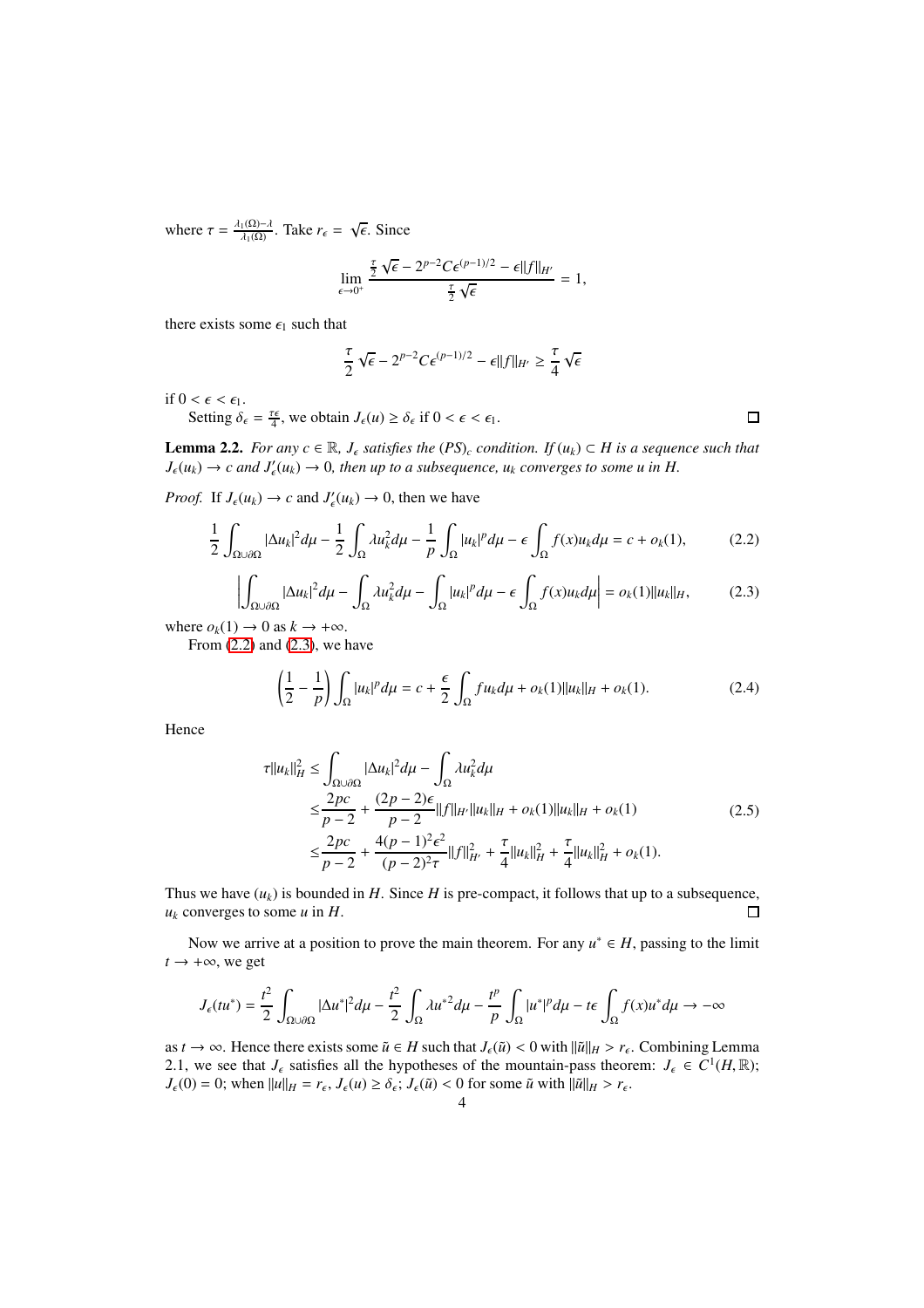Then we have

$$
c = \min_{\gamma \in \Gamma} \max_{u \in \gamma} J_{\epsilon}(u)
$$

is the critical point of  $J_{\epsilon}$ , where

$$
\Gamma = \{ \gamma \in C([0, 1], H) : \gamma(0) = 0, \gamma(1) = \tilde{u} \}.
$$

Thus there exists a weak solution  $u_c \in H$  with  $J_\epsilon(u_c) \geq \delta_\epsilon$ .

**Lemma 2.3.** *There exists*  $\tau_0$  *and*  $u^* \in H$  *with*  $||u^*||_H = 1$  *such that*  $J_{\epsilon}(tu^*) < 0$  *if*  $0 < t < \tau_0$ *.* 

*Proof.* We study the equation

<span id="page-4-2"></span>
$$
\Delta^2 u = \lambda u + f \tag{2.6}
$$

in  $H(\Omega)$ . Define the functional

$$
J_f(u) = \frac{1}{2} \int_{\Omega \cup \partial \Omega} |\Delta u|^2 d\mu - \frac{1}{2} \int_{\Omega} \lambda u^2 d\mu - \int_{\Omega} f(x) u d\mu.
$$

Noting that

<span id="page-4-0"></span>
$$
\frac{1}{2} \int_{\Omega \cup \partial \Omega} |\Delta u|^2 d\mu - \frac{1}{2} \int_{\Omega} \lambda u^2 d\mu \ge \frac{\tau}{2} ||u||_H^2
$$
 (2.7)

and 

<span id="page-4-1"></span>
$$
\left| \int_{\Omega} f(x)u d\mu \right| \le ||f||_{H'} ||u||_{H} \le \frac{\tau}{4} ||u||_{H}^{2} + \frac{1}{\tau} ||f||_{H'}^{2}, \tag{2.8}
$$

we have that  $J_f$  have a lower bound on  $H$ .

Set

$$
m_f = \inf_{u \in H} J_f(u).
$$

There exists  $u_k \in H$  such that  $J_f(u_k) \to m_f$ . From [\(2.7\)](#page-4-0) and [\(2.8\)](#page-4-1), we know  $u_k$  is bounded in *H*. Hence there exists  $u^* \in H$  such that  $u_k \to \bar{u}$  weakly in *H*. Then

$$
J_f(\bar{u}) \le \liminf_{k \to \infty} J_f(u_k) = m_f
$$

and  $\bar{u}$  is the weak solution of [\(2.6\)](#page-4-2). It follows that

<span id="page-4-3"></span>
$$
\int_{\Omega} f \bar{u} d\mu = \int_{\Omega \cup \partial \Omega} |\Delta \bar{u}|^2 d\mu - \lambda \int_{\Omega} (\bar{u})^2 d\mu > 0 \tag{2.9}
$$

Now we compute the derivative of  $J_{\epsilon}(t\bar{u})$ :

$$
\frac{d}{dt}J_{\epsilon}(t\bar{u})=t\int_{\Omega\cup\partial\Omega}|\Delta\bar{u}|^2d\mu-t\int_{\Omega}\lambda(\bar{u})^2d\mu-t^{p-1}\int_{\Omega}|\bar{u}|^p d\mu-\epsilon\int_{\Omega}f(x)\bar{u}d\mu.
$$

By [\(2.9\)](#page-4-3), we obtain

$$
\left. \frac{d}{dt} J_{\epsilon}(t\bar{u}) \right|_{t=0} < 0.
$$

Letting  $u^* = \frac{\bar{u}}{\|\bar{u}\|_H}$ , we finish the proof.

 $\Box$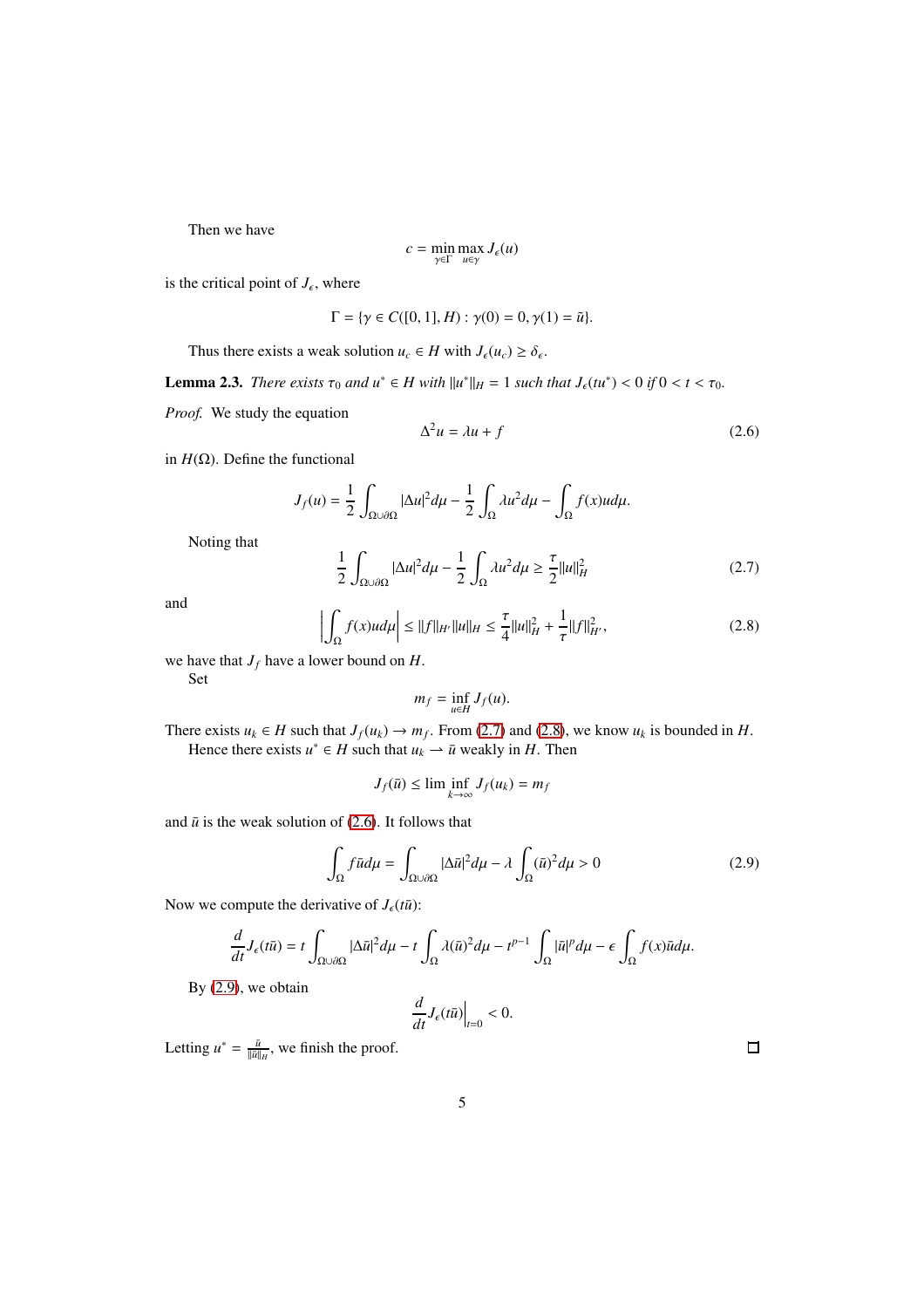**Lemma 2.4.** *Choose*  $\epsilon$  *such that*  $0 \le \epsilon \le \epsilon_1$  *where*  $\epsilon_1$  *is the same as in Lemma 2.1. Then there exists a function*  $u_0 \in H$  *with*  $||u_0||_H \leq 2r_\epsilon$  *such that* 

$$
J_{\epsilon}(u_0)=c_{\epsilon}=\inf_{\|u\|\leq 2r_{\epsilon}}J_{\epsilon}(u),
$$

*where*  $r_{\epsilon} = \sqrt{\epsilon}, c_{\epsilon} < 0$ .

*Proof.* By [\(2.1\)](#page-2-0), we see that  $J_{\epsilon}$  has a lower bound on

$$
B_{2r_{\epsilon}}=\{u\in H:\|u\|_H\leq 2r_{\epsilon}\}.
$$

Combining Lemma 2.3, we get  $c_{\epsilon}$  < 0.

Let  $(u_k) \subset H$  be a sequence satisfying  $||u_k||_H \leq 2r_\epsilon$  and  $J_\epsilon(u_k) \to c_\epsilon$ . Then up to a sequence, *u<sub>k</sub>* converges weakly to *u*<sub>0</sub> in *H* and converges strongly to *u*<sub>0</sub> in  $L^q(V)$  for any  $1 \le q \le +\infty$ . It follows that

$$
\lim_{k \to +\infty} \int_{\Omega} fu_k d\mu = \int_{\Omega} fu_0 d\mu,
$$
  

$$
||u_0||_H \le \limsup_{k \to +\infty} ||u_k||_H \le 2r_{\epsilon},
$$
  

$$
\lim_{k \to +\infty} \int_{\Omega} \lambda u_k^2 d\mu = \int_{\Omega} \lambda u_0^2 d\mu,
$$
  

$$
\lim_{k \to +\infty} \int_{\Omega} u_k^p d\mu = \int_{\Omega} u_0^p d\mu.
$$

Hence

$$
J_{\epsilon}(u_0) \le \limsup_{k \to +\infty} J_{\epsilon}(u_k) = c_{\epsilon}
$$

and  $u_0$  is the minimizer of  $J_\epsilon$  on  $B_{2r_\epsilon}$ . Lemma 2.1 implies that  $||u_0||_H < r_\epsilon$ . For any  $\varphi \in C_c(V)$ , let  $\psi(t) = J_{\epsilon}(u_0 + t\varphi)$ . Then  $\psi$  is a smooth function in *t*. It is easy to see that there is  $\eta > 0$  such that  $u_0 + t\varphi \in B_{2r_{\epsilon}}$  if  $|t| < \eta$ . This means that  $\psi(0)$  is the minimum of  $\psi(t)$  on  $(-\eta, \eta)$ . By  $\psi'(0) = 0$ , we get

$$
\int_{\Omega \cup \partial \Omega} \Delta u_0 \Delta \varphi d\mu - \lambda \int_{\Omega} u_0 \varphi d\mu - \int_{\Omega} |u_0|^{p-1} u_0 \varphi d\mu - \epsilon \int_{\Omega} f \varphi d\mu = 0.
$$

We conclude that  $u_0$  is a weak solution of  $(1.2)$  and complete the proof.

 $\Box$ 

Clearly,  $u_c$  and  $u_0$  are two distinct solutions of [\(1.2\)](#page-1-1) since  $J_\epsilon(u_c) > 0$  and  $J_\epsilon(u_0) < 0$ .

## Acknowledgement

This work is partially supported by the National Natural Science Foundation of China (Grant No. 11721101), and by National Key Research and Development Project SQ2020YFA070080.